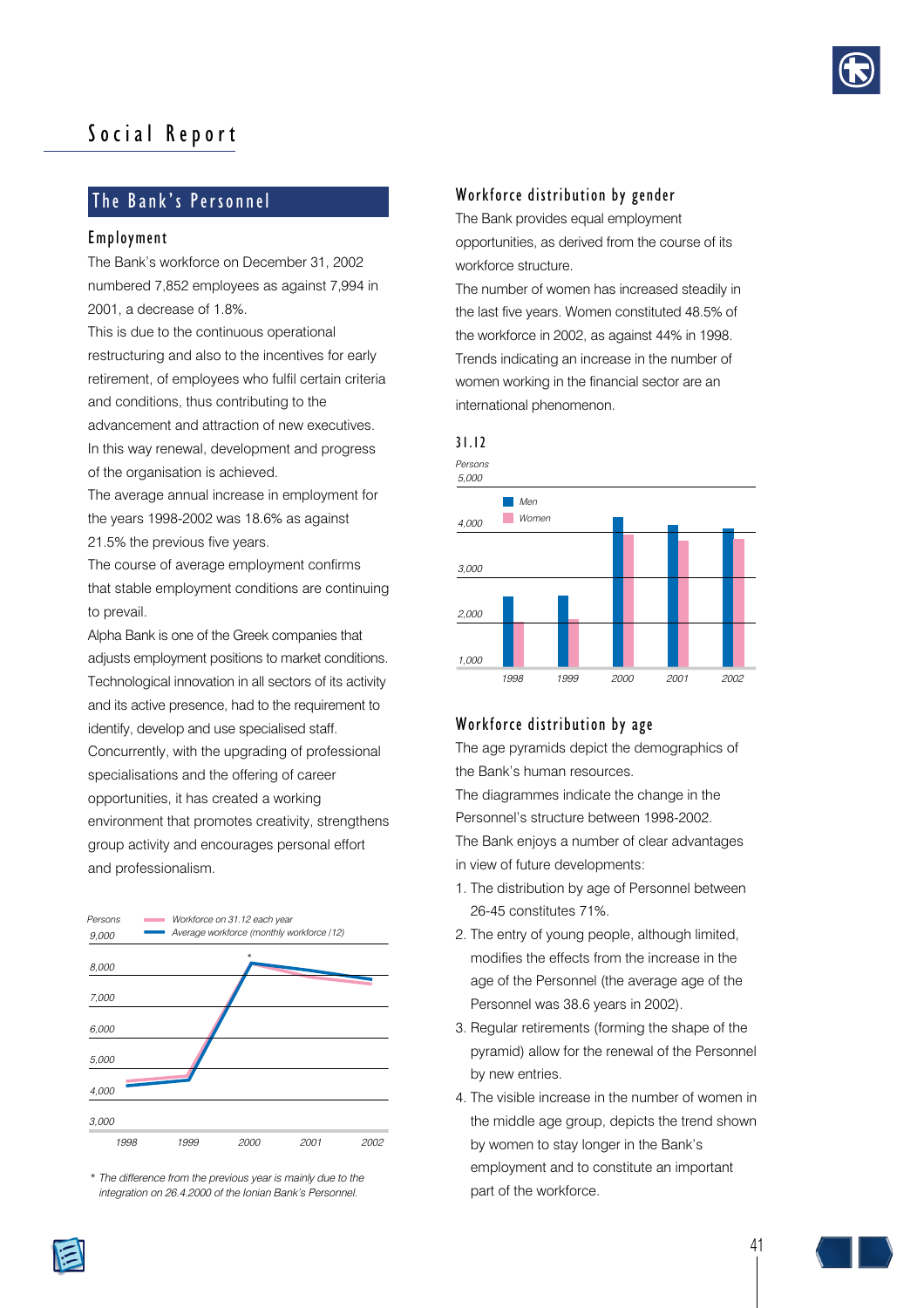#### 31.12.1998







# Workforce distribution by years of real service

According to the diagrammes:

- 1. The number of recruitments were at lower levels.
- 2. Young people showing professional attitude and meeting the Bank's requirements have many opportunities for recognition.
- 3. The number of women exhausting their years of service has increased during the last five years.

This behaviour, a result of developments in social security legislation and of a change in attitudes. offers increased opportunities to advance women into positions of responsibility. However, the number of men of the higher age group is increasing, indicating the trend for the exhaustion of the highest permissible limits of active service.

#### 31.12.1998







## Workforce distribution by level of education

The high educational level of the employees is constantly improving.

The dominant category is people that have completed secondary education (Lyceum level). In the last ten years, the percentage of Lyceum diploma holders was reduced (14.4%) in favour of higher education graduates (University, Technical College) and holders of postgraduate study diplomas.

The ratio of higher education graduates to the holders of postgraduate study diplomas during the last decade shows a change in the order of 65%.

This fact indicates the emphasis given in recruiting people of specialised skills and a high level of education.

The developments under way place the Bank in a very favourable position as compared to the situation prevailing in the Greek banking system.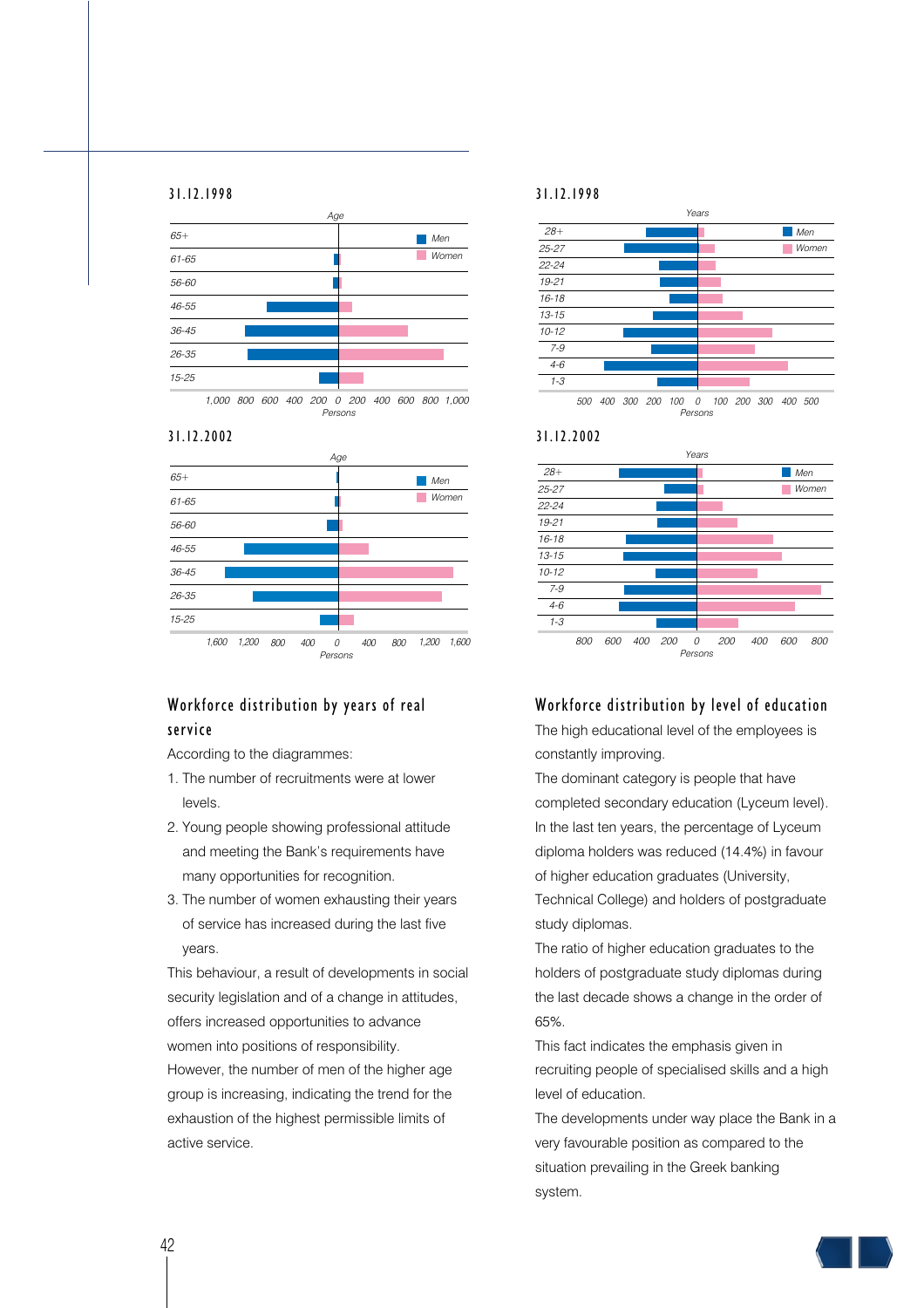

# 31.12.1993 Alpha Bank















# Workforce distribution by location

The Attica region is the centre of the Bank's activities. The geographical distribution of employment has remained fairly stable in the last five years, with a small increase in the number of employees working abroad.

## 31.12.1998



## 31.12.2002



# Workforce distribution at the Divisions and the Branch network

The greater part of the workforce is still occupied in the Branch network.

The annual average increase of Personnel was 22.1% for the Divisions and 17% for the Branch network during the period 1998-2002.

As a result of the technological developments and the restructuring, we note:

- Economies of Personnel working in the Network, since along with the application of the "Proteus 21" operational restructuring programme, the back-office activities are now being executed at the Support Centres and report to the Head Office.

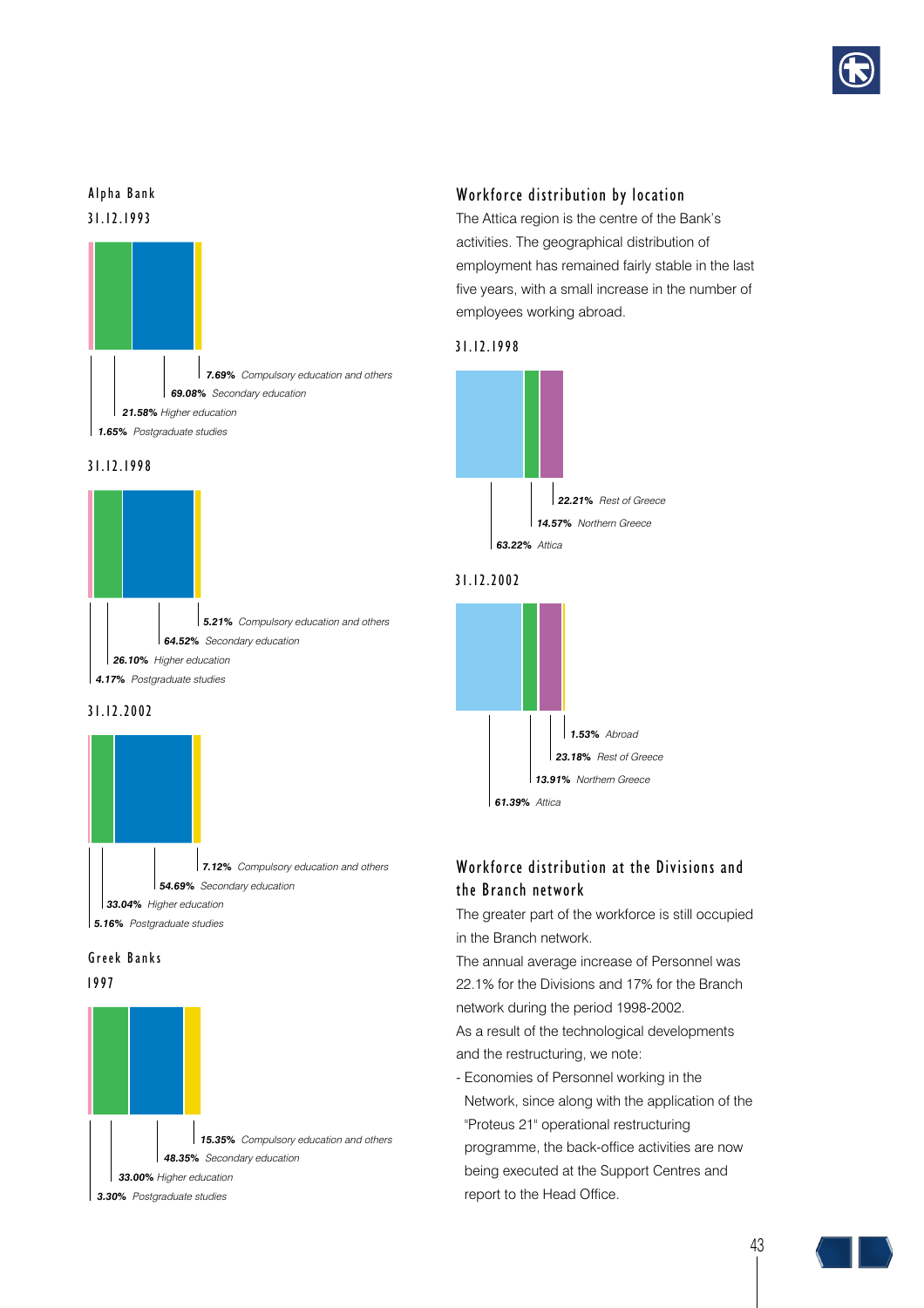#### Workforce on 31.12



*\* Tirana, Gjirokaster, Durres, Elbassan, Berati, Belgrade (2), Sofia and London Branch are included in the Network.*

- Emphasis on the significance of the Divisions, both as regards the creation of profit centres and the planning and provision of comprehensive support services to the Network.



# Workforce distribution by management level and gender

#### Authorised signatures

Using the criterion of signature authorisation, we reach the following conclusions regarding the





management level indicator:

- The rate of employees per officer remains steadily at 4:1.
- The number of female officers is constantly increasing, while there is an almost absolute balance in the last column of the diagramme.

### By managerial position

The average increase of the number of Managers during the period 1998-2002 was 22.2% and of Assistant Managers 21.8%. These percentages are still affected by the merger with the Ionian Bank. The average age of managerial level officers in 2002 was 48.

Considerable career opportunities are provided to young, dynamic officers.

The increase in the number of women in such positions is also important - they have more than doubled during this period. This increase creates, as mentioned, the conditions for their future placement in positions of higher responsibility.





# Officers' Development - Attendance of postgraduate programmes

The Bank supports systematically and according to a plan, the efforts of employees and officers to attend postgraduate studies.

The difference in the financial support provided by the Bank as against last year, is due to the fact that Personnel choose a limited number of postgraduate study programmes abroad, for which tuition fees are paid in advance.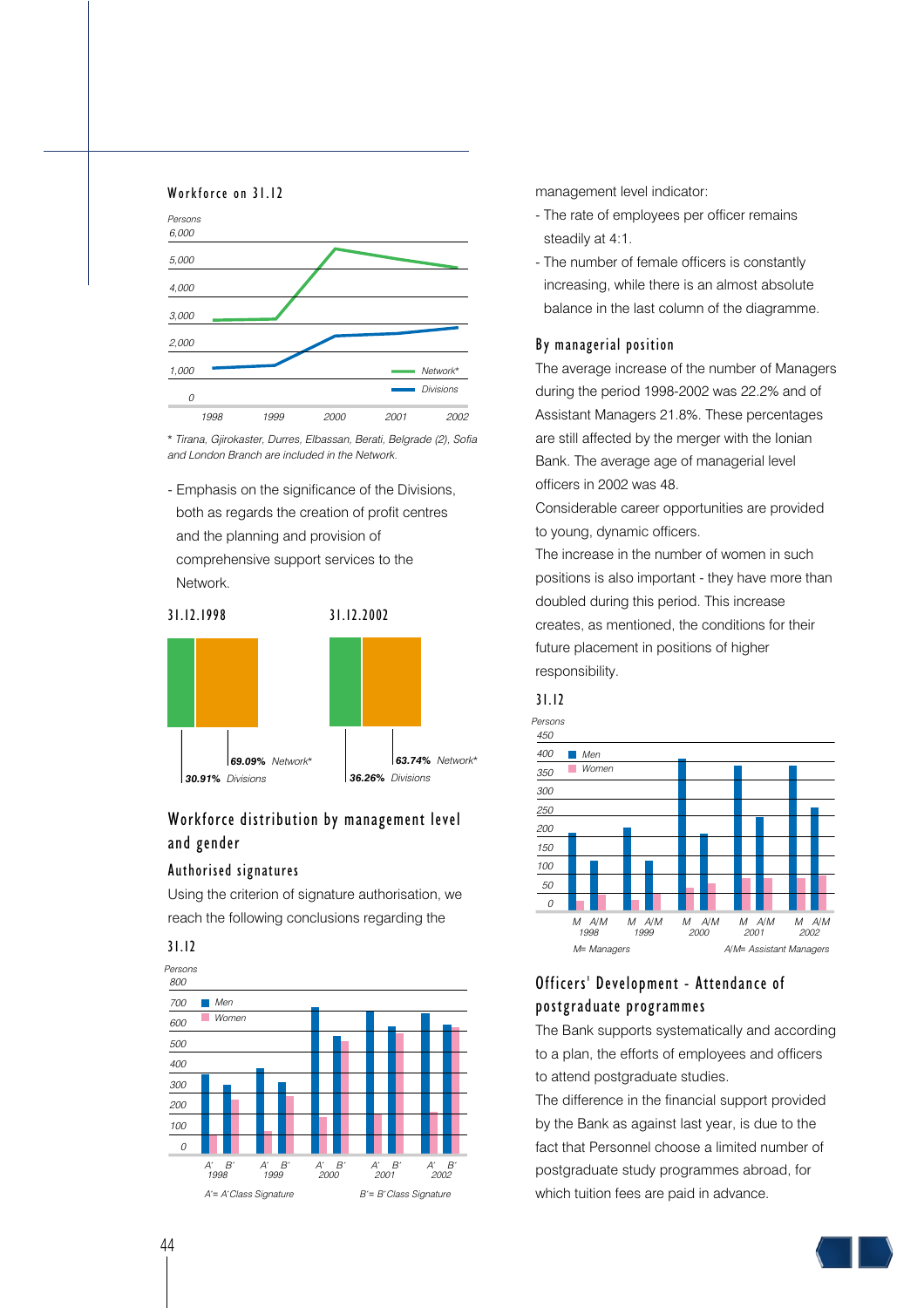

#### Participation - Attendance



#### Financial support



## Recruitment

The rate of the Bank's growth and the need to fill vacated positions called for a considerable number of recruitments until 1999. From 2000 the number of recruitments decreased, while during 2002 the decrease is mainly due to the application of the Bank's operational restructuring programme. From the total number:



- 23% is related to recruitments made abroad to cover local needs of the Network.
- 12% is related to recruitments of active and retired employees' children.

#### Distribution by gender



Despite the policy of equal opportunities applied by the Bank to young people, one notes a greater interest by women to work in the sector especially during the last three years.

#### Educational level of new recruits



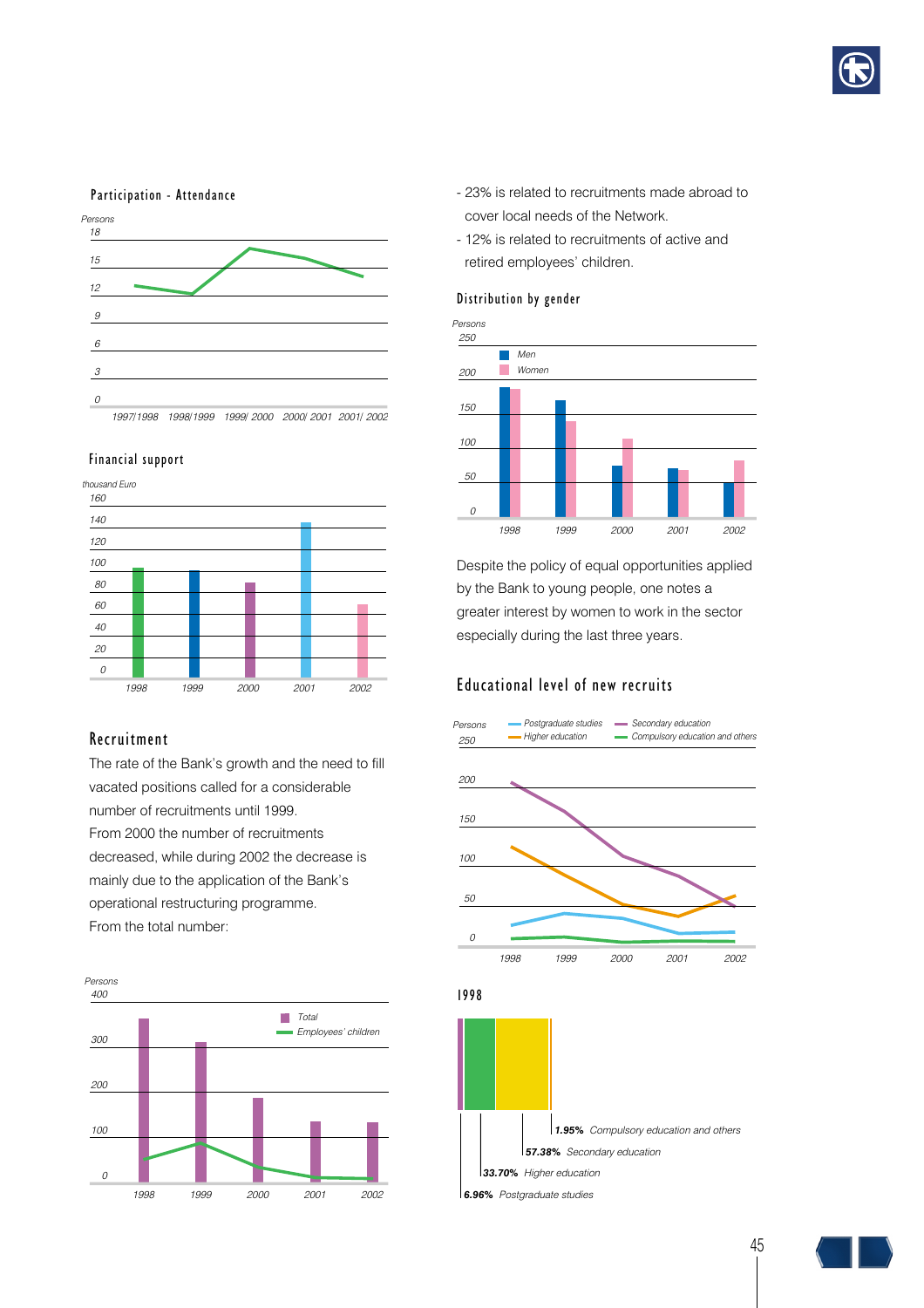

The Bank responds to the intensifying competition in products and services by investing in the qualifications and quality of those called upon to contribute to its future growth, thus creating its specificity and securing, in the best possible manner, the preconditions for an auspicious future.

It must be noted that the rate of recruitments of higher education graduates and postgraduate diploma holders increased by 20% compared to 1998.

#### Recruitment in accordance with Law 2643/98

Banks, in accordance with Law 2643/98, recruit a number of disabled people.

Personnel of this category during 2002 accounted for 6.7% of the workforce.



## Personnel Turnover Indicator

The decrease in the Personnel Turnover Indicator in the last five years is due to the reduction of recruitment, but also to the retirements in the last three years.

#### Recruitment - Retirement



## Health and life insurance

The policy applied in health care is also significant.

Collective insurance absorbs the greater part of related funds.

The Bank's care is expressed on a number of levels, such as:

- life and accident insurance
- hospital care
- additional medicare cover beyond that provided by the Personnel's Health Fund and
- preventive check-ups for officers.

Despite the high level of expenditure involved, the provision of high-quality health and insurance care is a priority for the Bank.

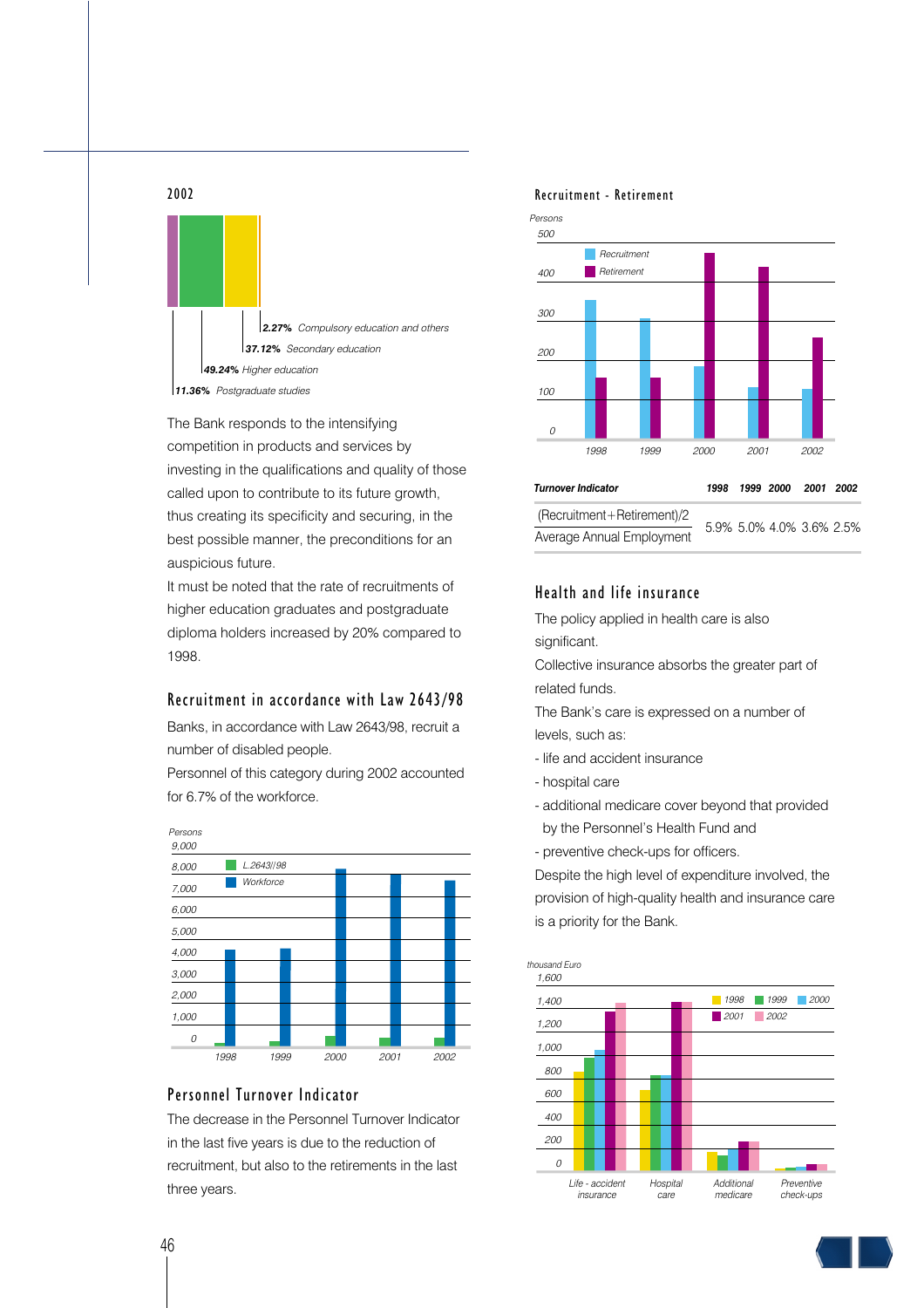

# Communication - Activities and Social Benefits

The Bank implements a systematic policy of social care, internal communications and promotion of cultural life. Organised internal communication and mutual and constant flow of information constitute a priority for the Bank. Direct communication channels between staff and management have been created in order to help resolve any professional, personal or family problems. In this direction, Officers of the Personnel Relations Section of the Personnel Division visited Bank Units for the direct monitoring of Personnel's issues.

#### Staff meetings *<sup>0</sup>*



The increase of the funds provided for cultural and especially for athletic activities (skiing, sailing, horse riding etc.) during 2002 was significant.

It is noteworthy that in 2002, 40 employees attended sailing courses for beginners and acquired the "Certificate of Offshore Sailing School", whereas seven employees attended advanced sailing courses.

The Bank's sailing team, formed solely by employees, competed in ten of the most important regattas with the "ALPHA BANK" sailing boat. The team scored highly and won the first place of the general ranking in the Aegean Regatta 2002 and also the third place in the demanding Aegean Archipelago Race and in the 39th International Aegean Sailing Rally.

A unique experience proved to be the participation of the Bank's sailing team in the IMS World Championship at Capri, Italy where it finished 22nd among 62 competitors.





The Bank also contributes to the promotion of social activities and communication acting in other ways such as:

- **B** establishing a complete Life and Health collective insurance scheme.
- $\blacksquare$  covering the cost of contracts with child-care stations,
- $\square$  rewarding children of the Bank's employees, with excellent grades at school,
- $B$  supporting employees in need of financial assistance due to the occurance of extraordinary events,
- $\blacksquare$  developing the internal electronic communication network (Alpha Bank Intranet),

#### Extraordinary financial support



*\* Financial aid to the earthquake-striken employees and pensioners*

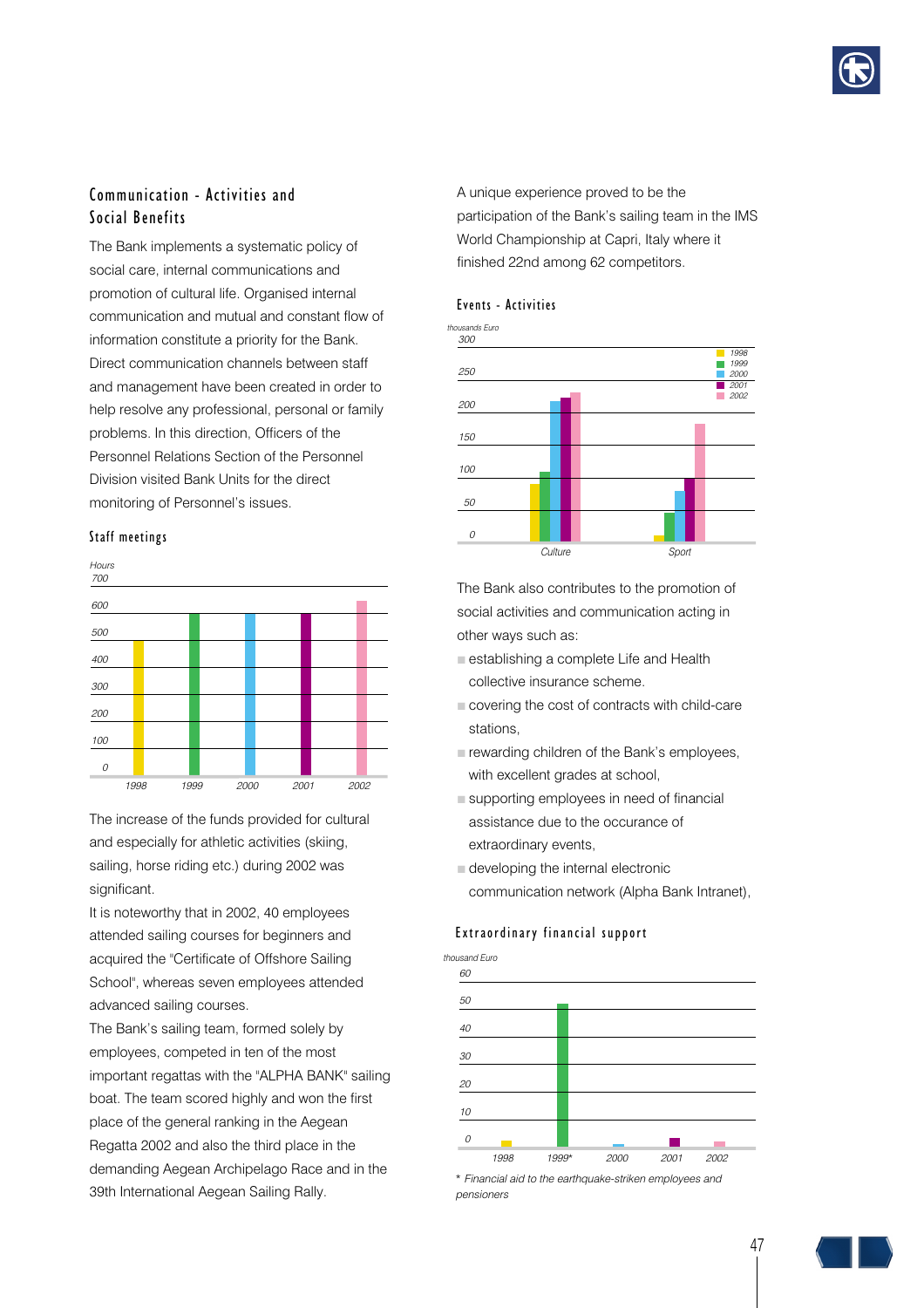which enables the fast and direct transfer and exchange of information and knowledge.

- $\blacksquare$  individual support by a specialised social worker for employees that face personal or professional problems.
- $\blacksquare$  establishing a blood bank under the guidance of a doctor and a blood donation programme that helps confront emergency needs for blood.



#### Childcare stations

Within the context of the Olympic Sponsorship a plan to provide 500 volunteers from the staff for the ATHENS 2004 Olympic Games has been designed and is being implemented. The interest shown has been enthusiastic and above expectations.

In addition, an integral programme is being carried out to promote through various activities and initiatives team work, noble emulation, as well as knowledge and experience.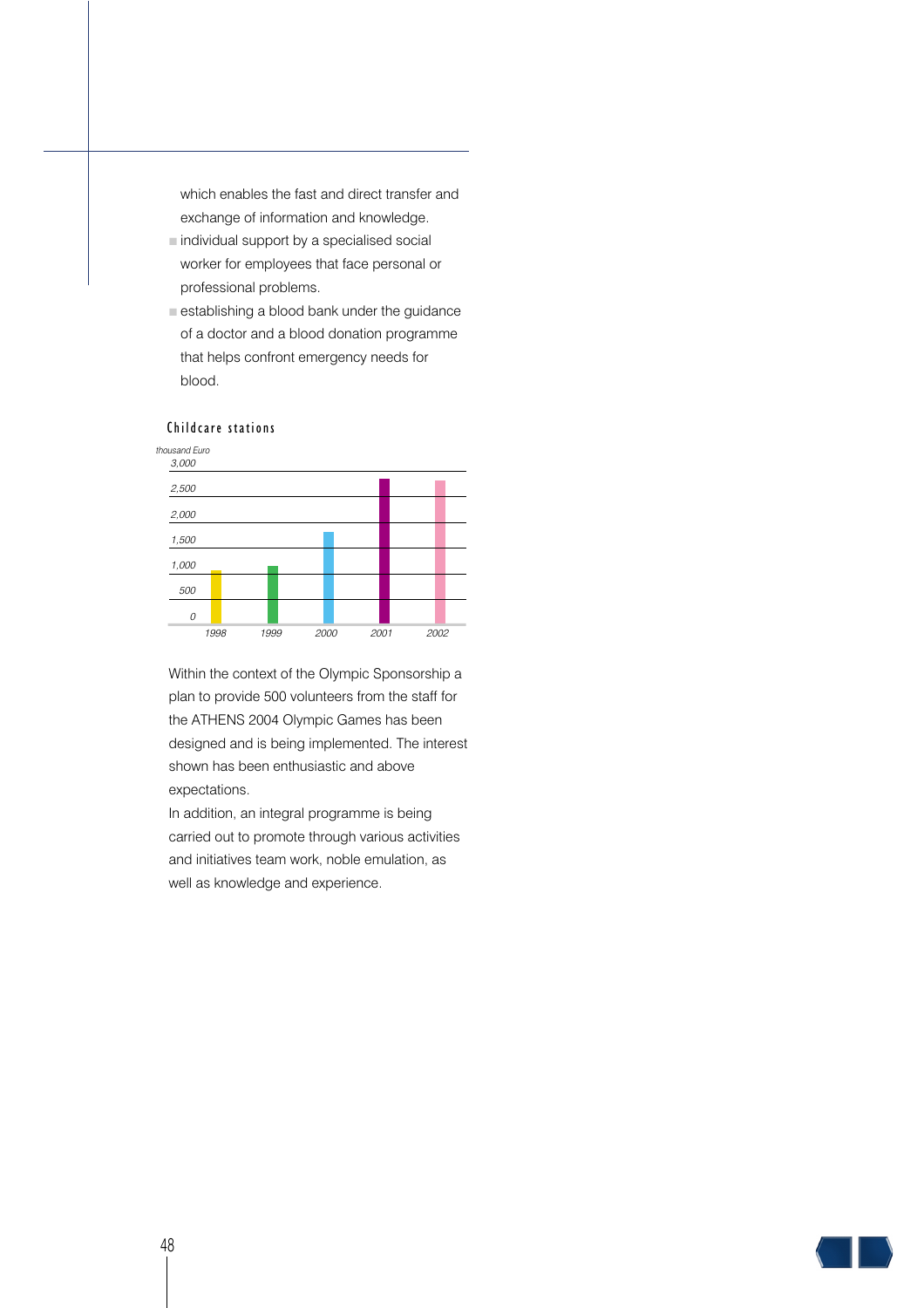

# The Group's Personnel

# Workforce

| <b>Companies</b>                               | 31.12.00 31.12.01 |       | 31.12.02 |
|------------------------------------------------|-------------------|-------|----------|
| Alpha Bank London Limited                      | 73                | 58    | 63       |
| Alpha Bank Cyprus Group                        | 571               | 661   | 699      |
| Alpha Bank Romania                             | 333               | 426   | 523      |
| Alpha Finance Romania                          | 25                | 27    | 27       |
| Alpha Leasing Romania                          | 18                | 20    | 25       |
| Alpha Insurance Romania SA                     |                   |       | 9        |
| Alpha Leasing                                  | 41                | 56    | 57       |
| <b>ABC Factors</b>                             | 71                | 80    | 95       |
| Alpha Finance (absorbed<br>by Alpha Bank)      | 51                |       |          |
| Alpha Finance U.S. Corporation                 | 5                 | 6     | 6        |
| Alpha Finance (renaming of<br>Alpha Brokerage) | 259               | 175   | 144      |
| Alpha Mutual Fund<br>Management Company        | 49                | 50    | 45       |
| Alpha Portfolio Investments                    | 6                 | 5     | 4        |
| Alpha Asset Management                         |                   | 29    | 28       |
| Alpha Ventures                                 | 2                 | 9     | 9        |
| Alpha Insurance Company                        | 377               | 407   | 422      |
| Alpha Astika Akinita                           | 28                | 36    | 37       |
| Alpha Private ENEY                             |                   | 118   | 128      |
| Delta Informatics<br>(merger with Singular)    | 384               |       |          |
| DeltaSingular (1)                              |                   | 959   | 880      |
| Icap                                           | 316               | 344   | 319      |
| Systima Kinisis A.E. (2)                       | 180               | 169   |          |
| Café Mazi                                      | 6                 | 4     | 4        |
| Alpha Bank A.D. Skopje                         | 52                | 67    | 75       |
| Ionian Hotel Enterprises (3)                   | 36                | 266   | 318      |
| Ionian Leasing (absorbed<br>by Alpha Leasing)  | 15                |       |          |
| Total                                          | 2,898             | 3,972 | 3,917    |

*1) The decrease in th Bank's workforce for the year 2002 is due to the transfer of the product sector to Singular Software.*

*2) Alpha Bank does no longer participate to the company.*

*3) For the year 2002, a number of people was recruited at the worksite of Athens Hilton with works contract.*



### 31.12.2002



The Alpha Bank Group continues to hold a leading position in the domestic financial market, being active in state of the art financial services such as investment banking, the provision of advisor services and financial information, as well as the provision of bancassurance products.

At the end of the year the number of persons employed by Group companies was 3,917 against 3,972 in 2001, a change of -1.4%.



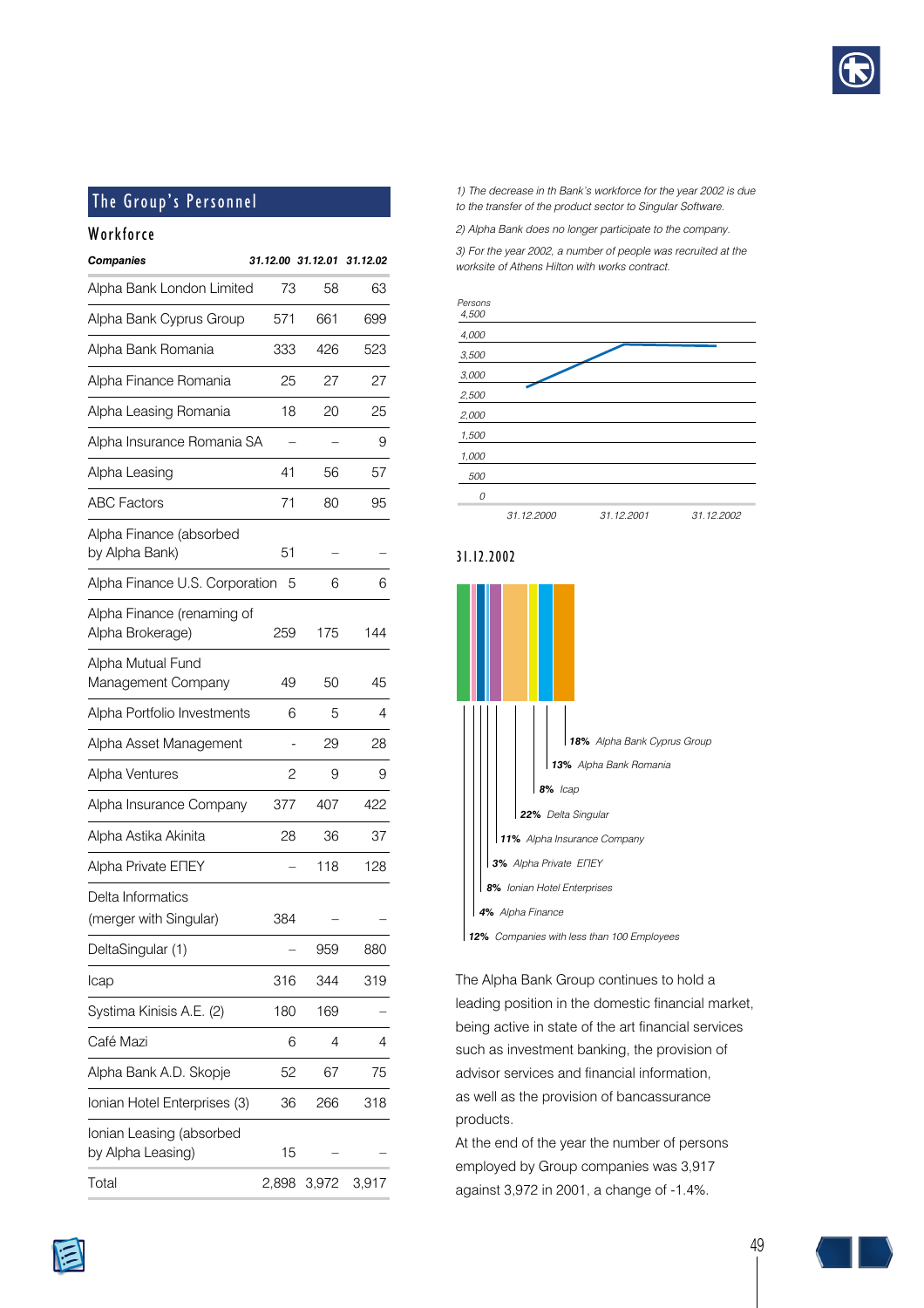## Workforce distribution by gender



The above diagramme reflects the fact that the evolution of the workforce in the Group companies seems to be stable. The number of men and women working in the Group is balanced, with a slight precedence of women. The provision of equal career opportunities is a priority for the Group.

### Workforce distribution by age





The Group companies employ a high percentage, above 80%, of young employees under 40, providing unique strength and advantages in the changing market conditions.

## Workforce distribution by level of education

The Group's employees have a particularly high level of education. The holders of higher education



diplomas and postgraduate diplomas are steadily increasing, representing 50% of the workforce in the last two years.

## Educational level of new recruits

31.12.2001



The employees recruited in 2002 have a high educational level. Half of them are holders of higher education diplomas and postgraduate diplomas, maintaining the ratio depicted in the diagramme of the total workforce.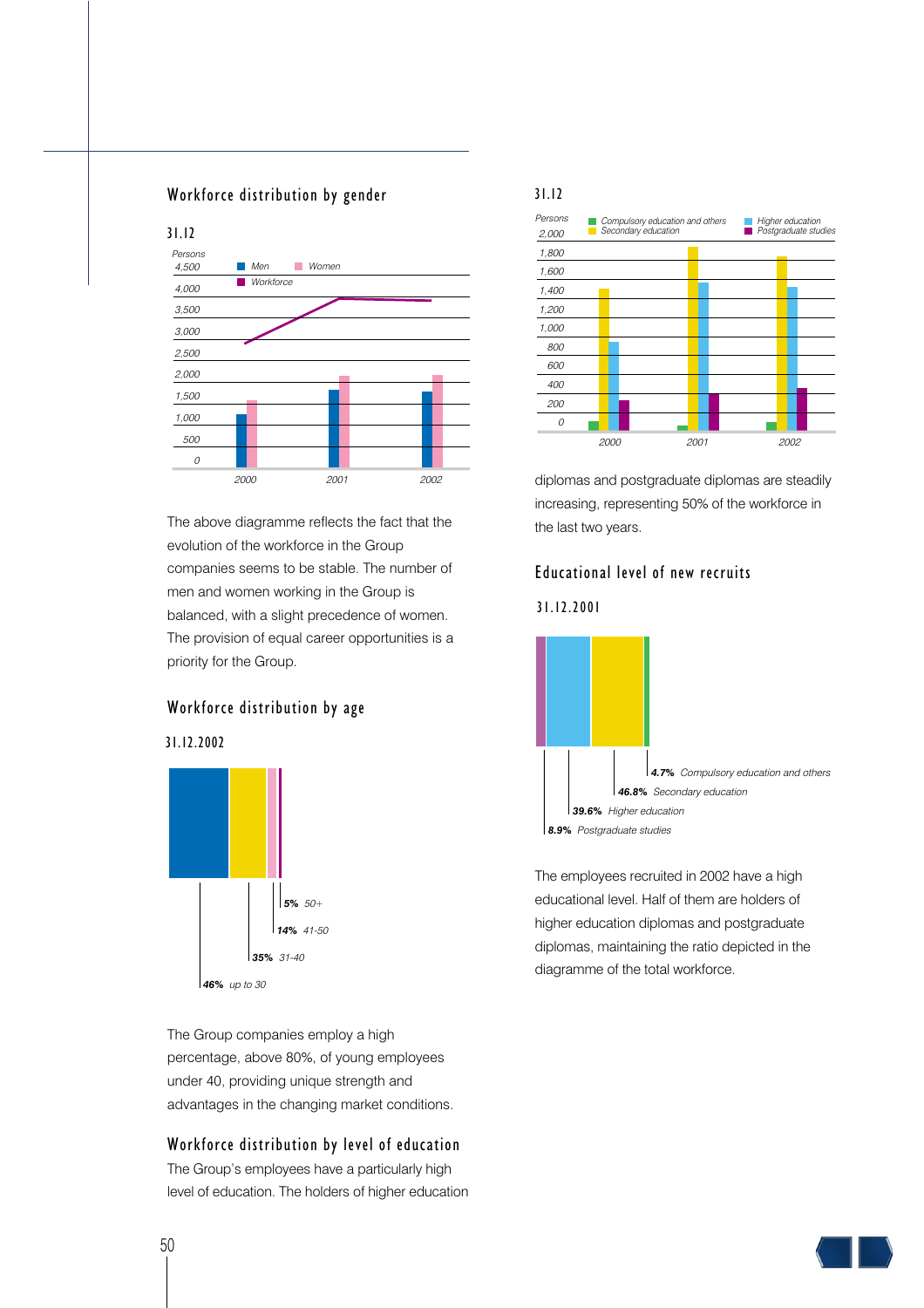

# The Bank's training activities

## Participation in educational programmes



Attendance in 2002 was at the same levels compared to the previous year, indicating the ongoing emphasis given to the Bank's training activities. In 2002, training programmes addressed the needs determined on the basis of the Bank's business planning. The following targets were set:

- $\blacksquare$  Preparing the Staff for the effective application, implementation and completion of the Proteus 21 Programme.
- $\blacksquare$  Reinforcing entrepreneurial spirit, i.e. fast and accurate analysis of market conditions, innovation and flexibility, dynamic information and risk management.
- $\blacksquare$  Maintaining and improving high-quality services in order to preserve the high level of customer satisfaction.

In addition, important priorities of educational programmes are:

- $\blacksquare$  The familiarisation with new technologies, electronic banking and alternative channels which has become mandatory due to developments in the sectors of informatics and telecommunications.
- $\Box$  The development of managerial skills of officers in Branches and Divisions of the Bank.

## Participation in educational programmes outside the Bank

The rapid changes in the market and the competition underline the need to provide training to the Personnel on an ongoing basis. In this context, we have continued our efforts for Personnel to attend training courses held outside the Bank, by selected, recognised institutions in Greece and abroad. Participation in such courses offers a number of benefits, including:



- $\blacksquare$  Opportunities to exchange experiences and gain insights from other business fields.
- **B** Horizons are broadened, and the ability to "orient oneself" in the global environment is strengthened, enabling an easier understanding of interbank communication mechanisms in Greece and abroad.
- **The value of the Bank's human resources is** enhanced.

Staff members also attend specialised courses which enrich their knowledge and render them more competitive. These courses offer recognised certification and contribute to each participant's personal development.

# Total employees attending training courses by age group

Staff members between 31 and 40 years still form the group with the highest course attendance. The Bank is placing special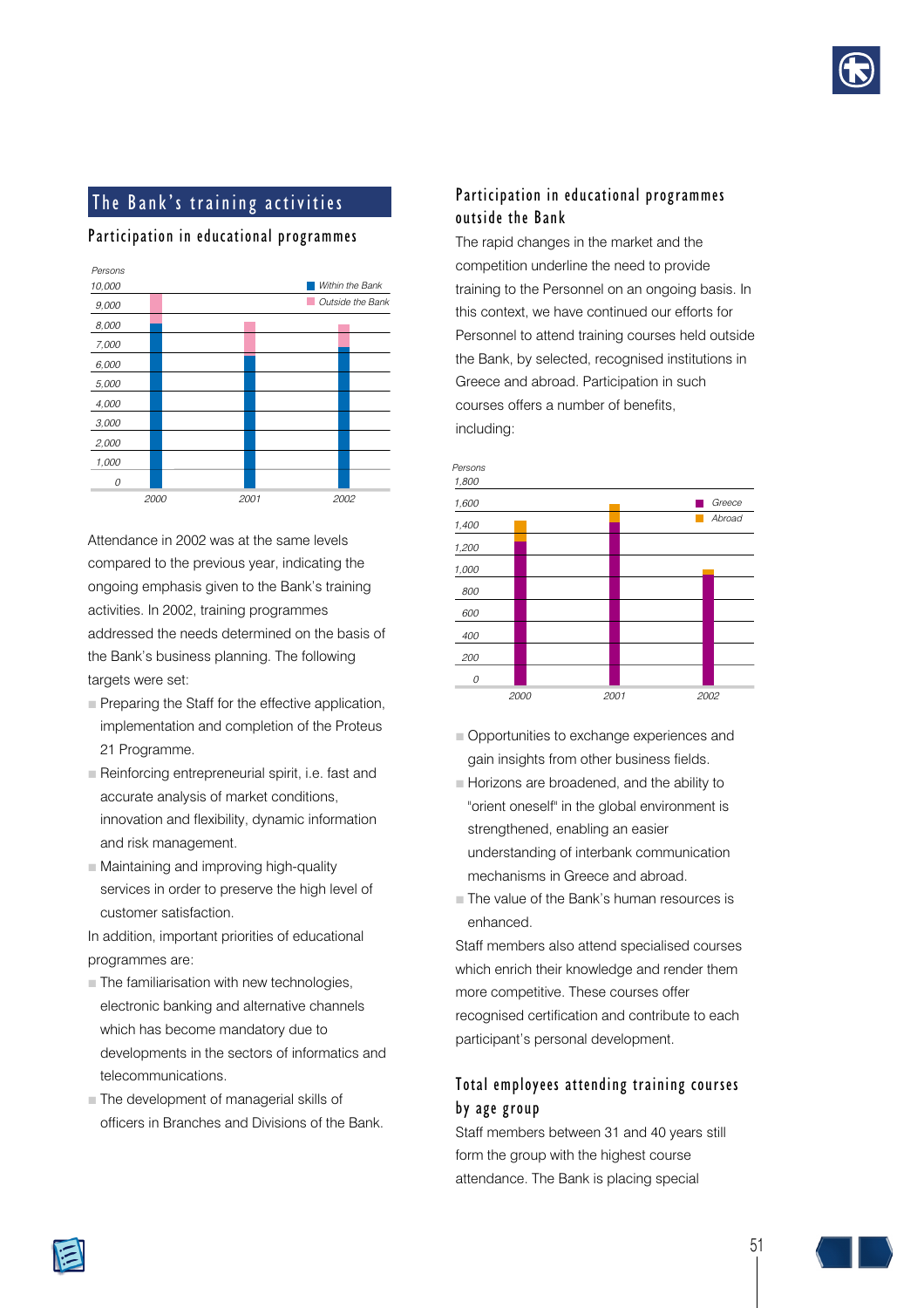

emphasis on training younger officers, however as indicated in the chart, all age groups have an active participation in training activities.



Total employees trained by gender

The employees trained -men and women- during 2002 consist 54.1% of the Bank's workforce. The Bank aims at enhancing its human resources, especially through training and education irrespective of rank, age or gender. Among those receiving training courses in 2002, 49% were men and 51% were women.

## Distance training - Alpha Bank e-learning

In the context of our aim to utilise methods such as training at the workplace and distance training, officers and employees are given the opportunity to join such programmes. Distance training is a modern method for acquiring professional qualifications carried out at the



trainee's premises and is based on specialspecification educational material. During 2002, participation in distance-training courses slightly decreased due to the development of Alpha Bank e-learning programmes and the transfer of participants to those programmes. Alpha Bank e-learning can be attended at the workplace or at home, utilises time more efficiently, improves productivity and enhances the degree of adaptation and absorption of new information. The programmes offered are related to banking topics (housing – consumer credit loans, alternative channels) as well as informatics topics.

## Training programmes



The above chart indicates that the number of training programmes which were planned and implemented at the Bank's Training Centre, remained at the same levels since last year. In order to cover training needs and offer flexible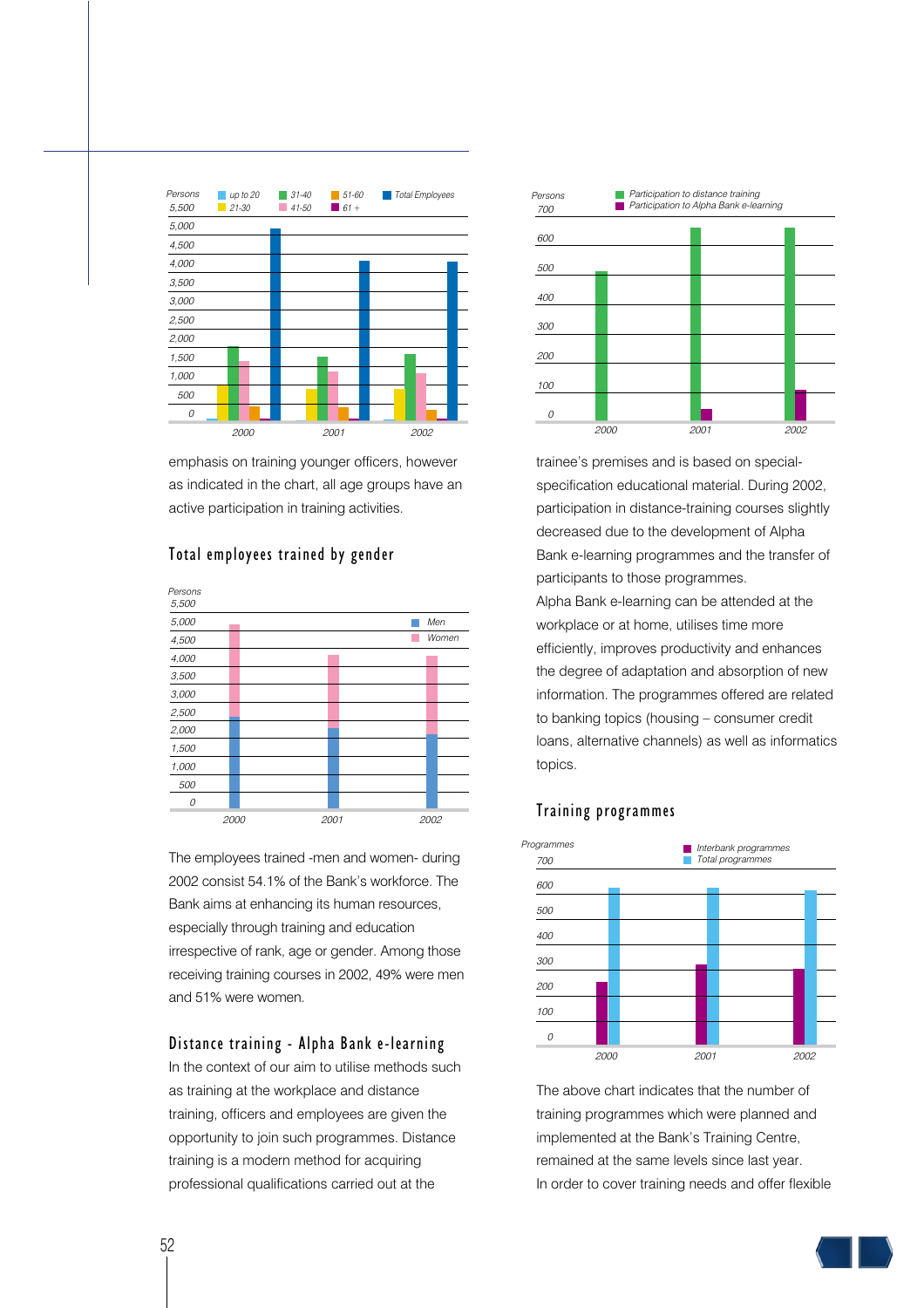

services to which more people have access, a number of training programmes were held in the Periphery.

# Training Man Hours



Total Training Man Hours in 2002 increased by 4.5% compared to last year.

# Training according to subject

| Subject                                | Number of<br>participants | Man<br><b>Hours</b> | Percentage<br>of total<br><b>Man Hours</b> |       |
|----------------------------------------|---------------------------|---------------------|--------------------------------------------|-------|
| Proteus 21                             | 283                       | 6,156               | 5.8%                                       |       |
| Development<br>of managerial<br>skills | 643                       | 19,025              | 17.8%                                      |       |
| Technology/<br>E-banking               | 562                       | 16,815              | 15.8%                                      | 40.7% |
| Quality                                | 96                        | 1,352               | 1.3%                                       |       |
| Banking<br>activities &<br>products    | 4,108                     | 63,226              | 59.3%                                      |       |

The organisation and classification of training programmes combines corporate priorities with career phases, creating the relevant educational programmes.

The content of training programmes focuses on the above subjects.

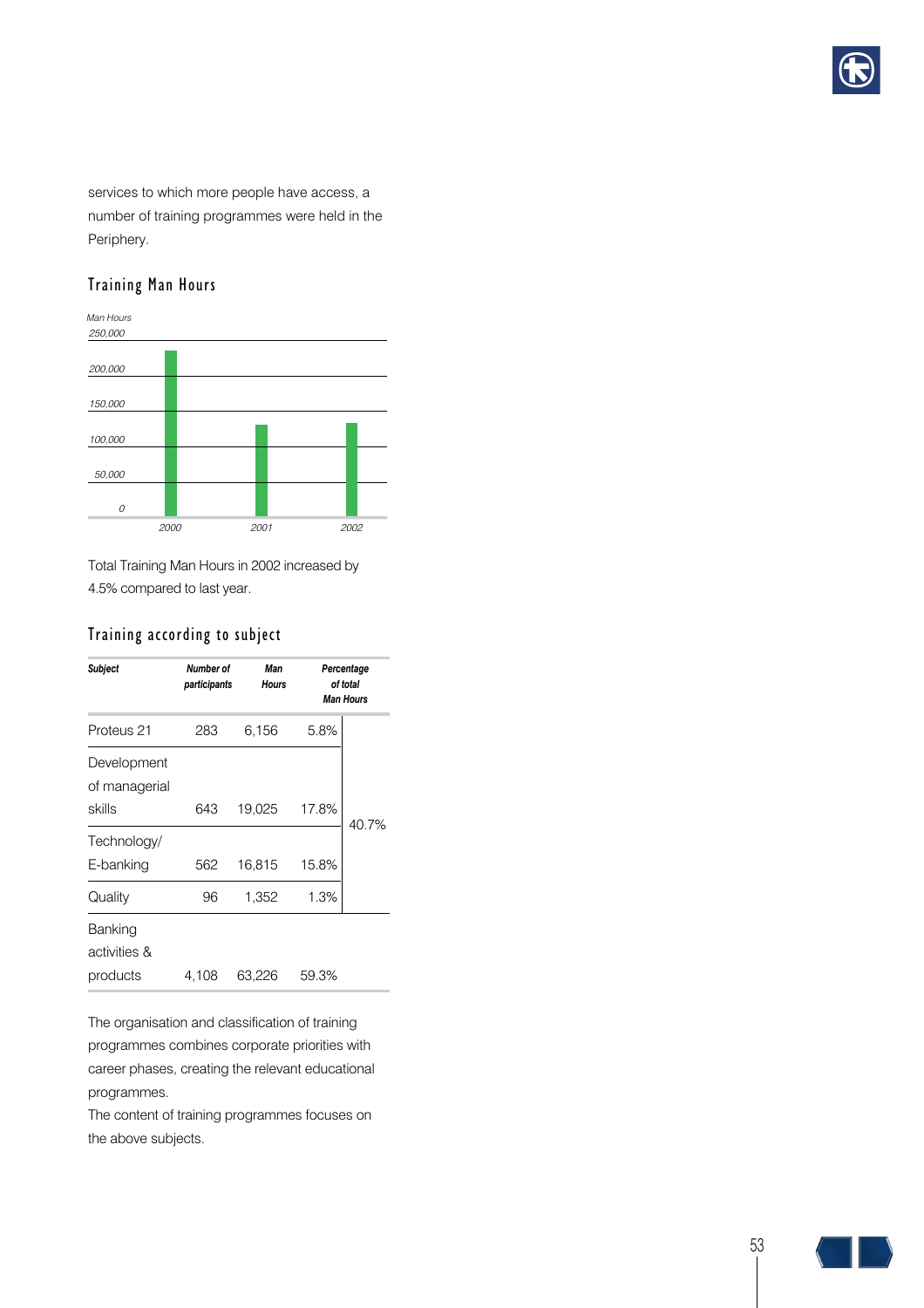# Cultural activities

The Bank and the companies of the Group actively participate in the country's cultural life by supporting activities which aim at disseminating and preserving the Greek culture, as well as mainly advancing economic science.

# Collections

## Ancient coins

The Bank has a noteworthy collection of more than 10,000 coins from all over the ancient Greek world, which is continuously being enriched in order to possess at least one representative coin from every mint of that period.

During 2002, many Greek and foreign scholars have drawn significant information from the collection.

The programme "Travelling with a Greek coin" presenting the collection has been expanded and operates through a touch screen personal computer at several Branches of the Bank in Greece and Banks of the Group abroad.

#### Banknotes Museum

The Bank owns the unique Banknotes Museum in Greece, which operates in Corfu, and is one of the most complete museums of its kind in the world. The collection, which is continuously being enriched, includes the first Greek banknotes, samples of the history of Greek banknotes from the middle of the 19th century until today, essays and printing matrices.

It also includes foreign countries' banknotes and integrated series of the last issues of national banknotes from the twelve EU member-states.

## Works of Art

The Bank's collection consists of paintings, engravings and sculptures by famous artists and is continuously being enriched with important works. Many of the art works decorate the Head Office Divisions and various Branches. Information and photographs of the works of the

collection are offered by the Bank for publications and studies.

# Cultural events

## Sponsorships

The Alpha Bank Group, as a way of expressing its multiple participation in the cultural life of the country, was the exclusive sponsor of the following events, which were held at the Athens Music Hall:

- Tribute to Ludwig Van Beethoven: "The nine Symphonies" with the Philharmonia London Orchestra under the management of Kurt Masur, March 26-29, 2002.
- "Great Orchestras Great Musicians". The most important European Orchestras interpret works of Great Musicians. The opening was made on October 2002 and will be completed on May 2003.

## Exhibitions

In order to offer the viewing of its collections to the public and to promote culture, the Bank organises exhibitions of works from its collections or lends certain to individual or thematic exhibitions of artists.

In this context, the Bank organised exhibitions with engravings from its collection under the title "Greek Prints" in Katerini from January 9 until February 10, 2002 and in Veroia from February 13 until March 23, 2002.

With the topic "Hydra through the eyes of the 20th century Greek artists'' an exhibition was organised with great success at the Historical Archive –Museum of Hydra from June 15 until October 31, 2002. In the exhibition, 56 works by Greek artists of the 20th century were presented. The works belonged to different collections as well as to the Bank and had been chosen in a way as to cover in time and style the period from 1910 to nowadays.

## Library

The Library is in the Bank's Main Building and has

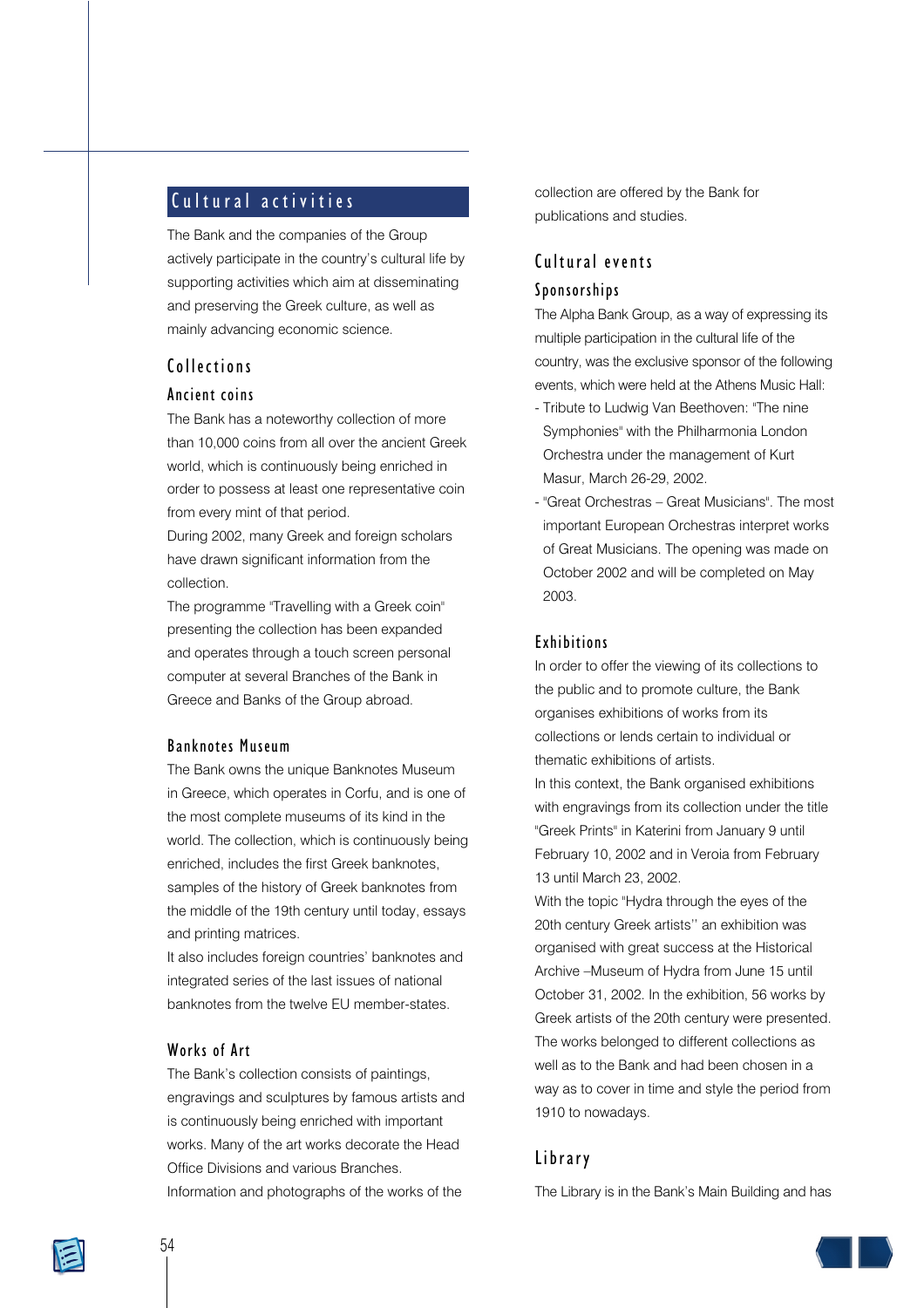

approximately 10,000 books on economics, literature and of general interest. All books have been electronically recorded in order to facilitate access.

Lending is available to the Personnel, while all interested persons outside the Bank may use the Reading Room and the computer terminal, to facilitate their search according to title, subject, author etc.

The Library also contains a collection of great scientific importance, which is unique in Greece, consisting of historical and geographical maps of the Antiquity and the Middle Ages, published by the Cartographic Centre of the University of Tuebingen. The collection of maps is studied by professors, scholars, students etc.

## Historical Archive

Aiming at the preservation of the Group's historical memory the Historical Archive was established and operates under Professor K. Kostis of the University of Athens. Among the duties of the Historical Archive is the saving, maintenance, classification and storage of the archive collections, the search for new material for their enrichment, the preservation of the most significant elements of everyday operation of the companies of the Group, and also the support of exhibitions, scientific events and other similar events.

The Historical Archive receives any relevant item from the moment it looses its corporate functionality.

During 2002, archive and photographic material of Credit Bank and Ionian and Popular Bank, from their foundation until 1985, was gathered, classified, listed and processed together with recent archive material from Divisions. Furthermore, personal files were listed, classified and indexed, files of companies, the whole corpus of the saved accounting files of Credit Bank Branches. The classification and index of the whole corpus of Ionian Bank's accounting files for

the period 1860-1958 was completed. Also the classification and registration of the archive material of the Branches of Ionian, Popular, Ionian and Popular Bank was completed. The collection and the classification of Alpha Credit Bank Personnel's files and of those who retired before 1995, is under way. The completion of listing and classification of Ionian and Popular Bank Personnel's files was also completed of those who retired before 1982. Finally, the process of the classification and registration of the Annual Reports and the Articles of Association from all Banks, which were the predecessors of Alpha Bank, was completed as well as the clearing and the classification of magazines.

## Publications

# $P<sub>eriodical</sub>$

#### Financial

In June 2002 the Bank started to publish the quarterly magazine ''Mazi with the Shareholders'' which provides information to Shareholders regarding the Alpha Bank Group's activity. The aim of the publication is to offer periodical updates and complete information to Shareholders who support the economic development of the Group.

The Bank also publishes the quarterly magazine "Economic Bulletin", which deals with current trends in the Greek and international economy and is read with interest by business people, scholars and journalists and is often quoted as a source in articles appearing in the press. Furthermore, the Bank publishes "The Greek Economy", a bimonthly magazine, which deals with updated Greek financial matters abroad and the weekly information bulletin outlining developments in international markets.

#### Other publications

The shopping guide "Mazi in the Market" is published quarterly and distributed gratis to the

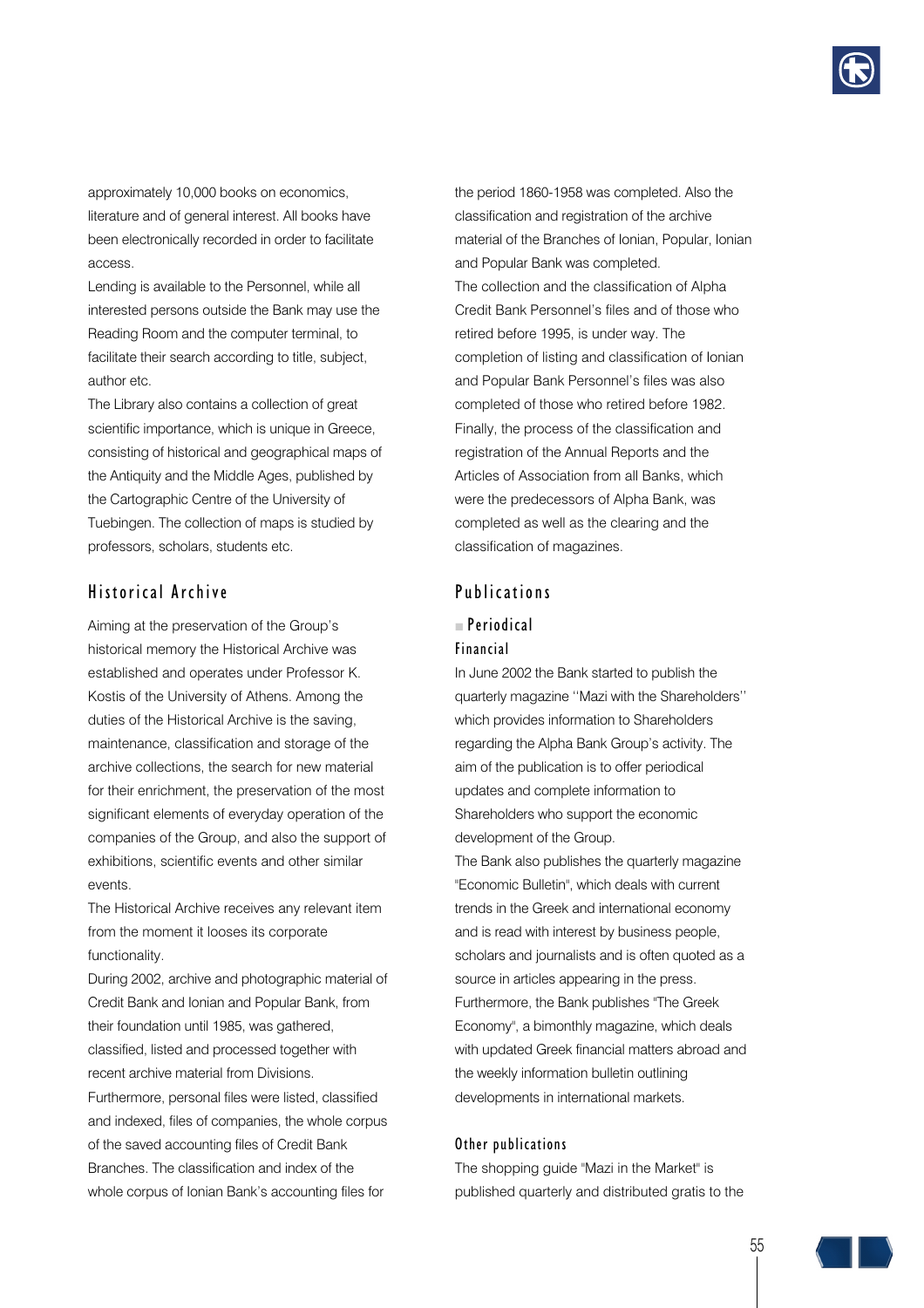Bank's cardholders. This particularly wellproduced and useful publication also includes a number of subjects of general interest. The publication of "Mazi" magazine, the Group's internal communication bulletin, continued successfully, covering the Bank's and the Group companies' activities.

Alpha Astika Akinita, continues to publish quarterly the interesting "Akinita" magazine, which deals with subjects connected to the purchase of real estate.

#### $H$  Historical

The third part of the trilogy "History of Macedonian Hellenism" by the German historian J.G. Droysen is being completed. The classical work of the German historian is presented by Alpha Bank, fully updated with the most reliable findings of the modern historical-archaeological research, in a new edition.

The first two parts: "History of Alexander the Great" (2 volumes, 1026 pages) and "History of the Successors of Alexander the Great" (2 volumes, 768 pages) are already available in a revised translation with extensive critical annotations.

The work's new edition will also be available in German, in co-operation with the Institut für Byzantinistik, Neugriechische Philologie und Byzantinische Kunstgeschichte of the University of Munich and edited by professor Armin Hohlweg.

# Publicity

In order to reinforce the Bank's image and support its products and services, a series of advertising campaigns were planned during 2002 in the mass media i.e. television, the daily and periodical press, radio and internet etc. The Bank participated with a kiosk to the 35th Exhibition of Modern Residence, held at the Exhibition Centre of Piraeus Port Authorities on October 19-28, 2002.

## Alpha Odeon Cinema Club

The Bank has continued its promotional campaign for the year 2002, in cooperation with Odeon S.A.

Alpha Odeon Cinemas with more than 30 theatres throughout Greece, offer best movies and high quality services.

Alpha Odeon Cinema Club offers to its devoted numerous members unique privileges, like discounts on their tickets, exclusive previews, competitions and the Club's magazine with cinema news.

Throughout this joint effort, the Bank approaches young people and promotes its products and services.

Alpha Odeon programme is supported with promotional advertising spots at the Alpha Odeon Cinemas, articles and radio programme sponsorships as well as with similar actions through the Alpha Odeon Cinema Club and its magazine.

# Café Mazi

For more than ten years, mainly during working hours and days, Café Mazi is the meeting point for executives, businessmen, lawyers, brokers etc. It operates at the Bank's Main Building and by means of T.V. screens linked with Reuters, it continuously provides information on the session of the Stock Exchange and exchange rates.

## Foundations

They operate independently of the Group and are mentioned in the Annual Report in tribute to their important contribution to social and cultural life.

#### J. F. Costopoulos Foundation

The J.F. Costopoulos non-profit foundation was founded in 1979 with a donation by the then Chairman of Credit Bank Spyros J. Costopoulos and his wife Eurydice, on the occasion of the celebration of the 100th anniversary of the